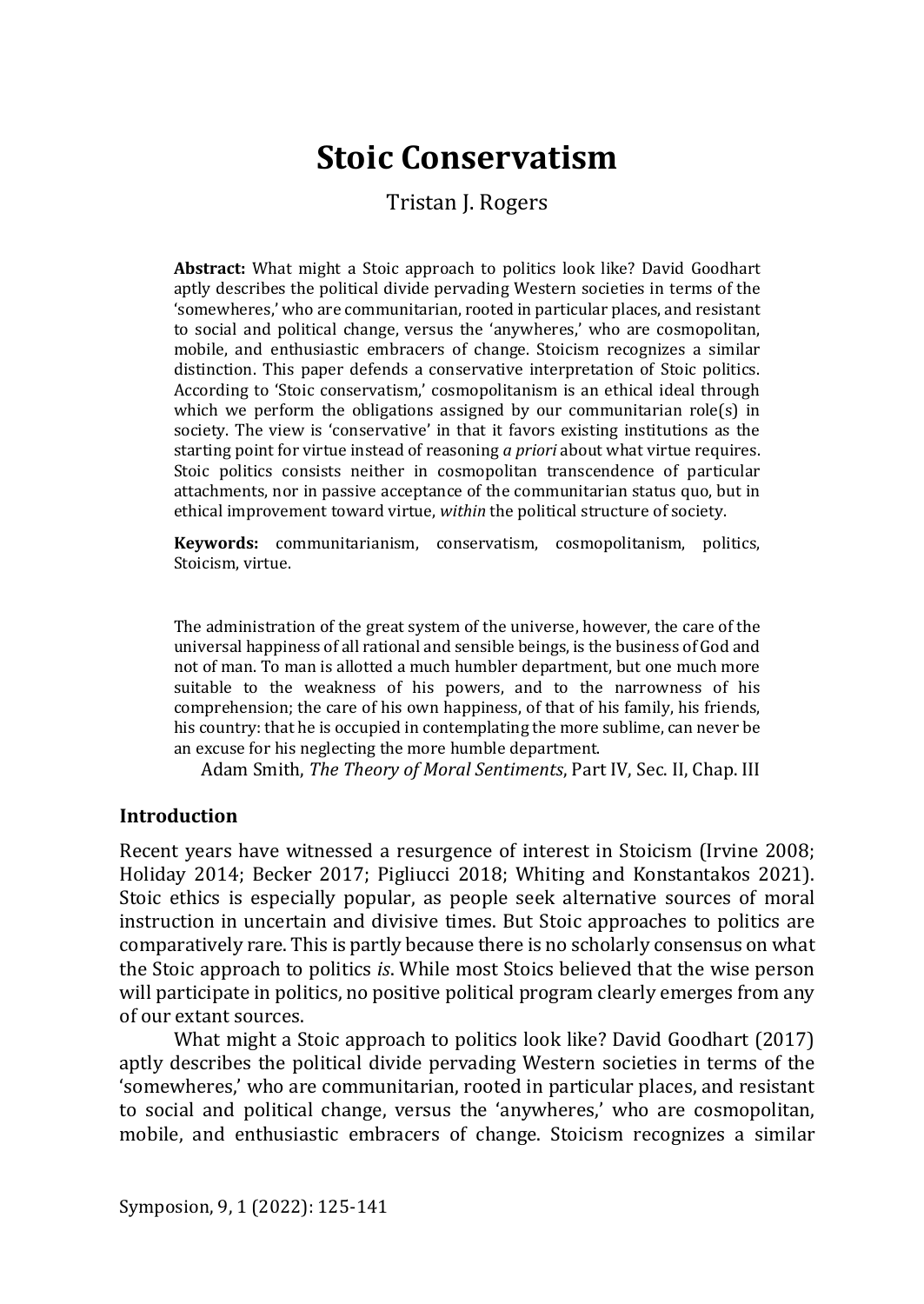distinction. "My city and state are Rome," Marcus Aurelius writes, "But as a human being? The world." (Aurelius 2002, VI.44) Yet the Stoics would not recognize the contemporary conflict Goodhart describes between the communitarian and cosmopolitan perspectives, as Marcus concludes that "for me, 'good' can only mean what's good for *both* communities." (Aurelius 2002, VI.44, emphasis added) So, according to Stoicism, we can (and should) be both a somewhere *and* an anywhere.

How does Stoicism reconcile cosmopolitanism and communitarianism? According to 'Stoic conservatism,' cosmopolitanism is an ethical ideal through which we perform the obligations assigned by our communitarian role(s) in society. The view is 'conservative' in the sense that there is an assumption in favor of existing institutions as the starting point for virtue, instead of reasoning *a priori*  about what virtue requires. Stoic politics consists neither in cosmopolitan transcendence of particular attachments, nor in passive acceptance of the communitarian status quo, but in ethical improvement toward virtue, *within* the political structure of society. In this sense, Stoic politics is an early precursor to Edmund Burke's conservative insight that a political tradition ought to be reformed from within, according to an implicit moral standard.

While conservative characterizations of Stoicism are not uncommon, the conservative aspect of Stoic politics is often assumed to be an unmotivated result of Stoicism's radical ethical claims. I will argue that, on the contrary, conservatism fits well within Stoic ethics, as it reconciles its cosmopolitan and communitarian strands. I begin, therefore, with a presentation of Stoic ethics. Following this, I discuss the cosmopolitan and communitarian strands of Stoicism and argue for Stoic conservatism as an alternative. I argue further that Stoic conservatism finds its best expression in Cicero's adoption of Stoic natural law theory. Lastly, I suggest a novel interpretation of the 'disturbing theses' of early Stoicism (Vogt 2008), which appear flatly inconsistent with conservatism of any kind.

## **1. Stoic Ethics**

Stoic ethics follows the ancient Greek ethical tradition in holding that *eudaimonia*  (happiness) is the highest good. Implicit in Plato's dialogues and made explicit by Aristotle (2019, I.4, 1095a15-20), the thought is that happiness, understood as a good life, is what everyone desires as the highest good. While, as we will see, Aristotle's own view of happiness differs sharply from the Stoics on the question of the sufficiency of virtue for happiness, "[t]he Stoics," as A.A. Long (1996, 182) notes, "share with Socrates, Plato, Aristotle and Epicurus the doctrine that happiness is essentially a condition that depends upon a person's values, beliefs, desires and moral character."

The most basic Stoic ethical teaching, dating back to Zeno's teacher Polemo, is to 'live according to nature.' (Cicero 2001, IV.14) This can alternatively mean to align one's will with the providential nature of God, or to act on the basis of what preserves human nature. The latter interpretation takes the form of an argument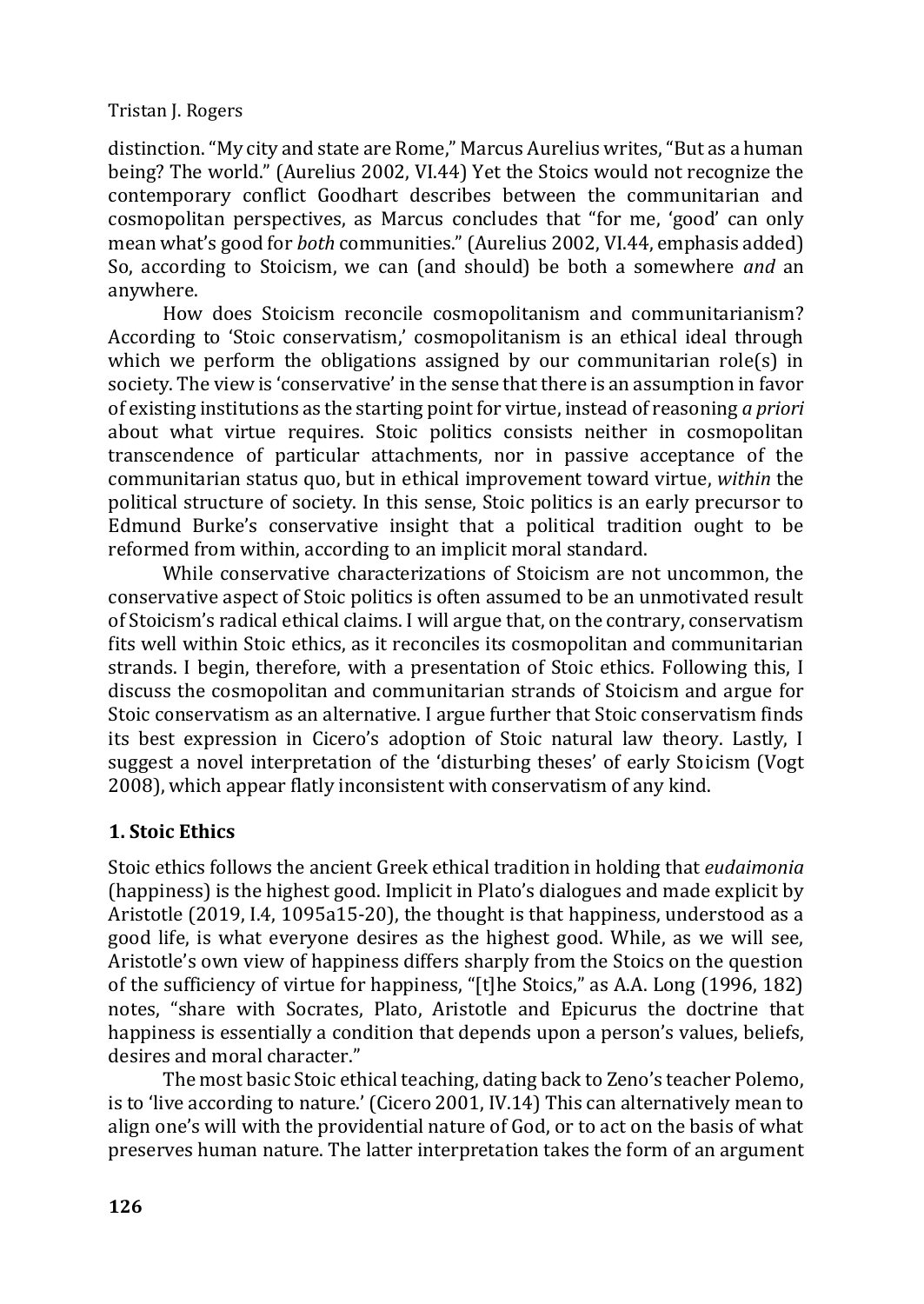from the development of human infants, who are said to "seek what is good for them and avoid the opposite before they ever feel pleasure or pain." (Cicero 2001, III.16) Like other biological organisms, what is good for us depends on our nature, so we can safely conclude that food, shelter, health, and resources are good for us. To pursue these things well is to do so in accordance with reason, which is the virtue (or excellence) specific to human beings qua rational beings. And so, to live according to (human) nature is equivalent to living according to (human) virtue, which Chrysippus, as reported by Diogenes Laertius, says "is equivalent to living according to the experience of events which occur by nature." (Inwood and Gerson 1997, D.L. 7.87)

The Stoics define 'value' (*axia*) in terms of "whatever is either itself in accordance with nature, or brings about something that is." (Cicero 2001, III.20) Living according to nature means selecting among things according to nature and rejecting those that conflict with nature. This is the beginning of ethical development. But it is not the terminus because while things in accordance with nature have 'selective value,' the Stoics argue that the activity of selecting itself has value that is truly worthy of choosing (not merely selecting). So, for instance, things like health and wealth are not truly good, while acting well in pursuit of such things – virtue – is good and valued for its own sake. It is this reflective realization that selecting well per se is of higher value than the selected things themselves that establishes the Stoic claim that virtue is the only truly choiceworthy good.

Stoicism stands out among the ancient ethical schools in holding that "virtue is sufficient for happiness," as Diogenes Laertius faithfully reports (Long and Sedley 1987, D.L. 7.127). Unlike Aristotle, who was unwilling to countenance this thesis, chalking it up to a 'philosopher's paradox,' (Aristotle 2019, 1096a) the Stoics embrace the initially counterintuitive idea that the virtuous person remains happy even under the worst circumstances. Admittedly, it can be difficult to take such a view seriously. But as usual there is more to the Stoic position than its shock value. Virtue satisfies the formal conditions for *eudaimonia* sketched by Aristotle (Annas 1993, 34-42). Human virtue is distinctive to human beings; it's within our control; we value it for its own sake, and so on. Whereas Aristotle felt the pull of common sense that led him to include external goods (e.g., honor, wealth, health, resources, etc.) in happiness alongside virtue, the Stoics avoid the possible instability of this view by restricting goodness to virtue alone (Annas 1993, chap. 18-19).

Stoicism accounts for the apparent value of external goods by assigning them to the category of 'preferred indifferents,' that is, things indifferent with respect to happiness, but worth selecting, since they are in accordance with nature. Hence, we have reason to prefer health to sickness, wealth to poverty, and so on. But it is a mistake to equate the apparent value of such things with the true value of virtue, which once attained, is unaffected by illness, poverty, and the like.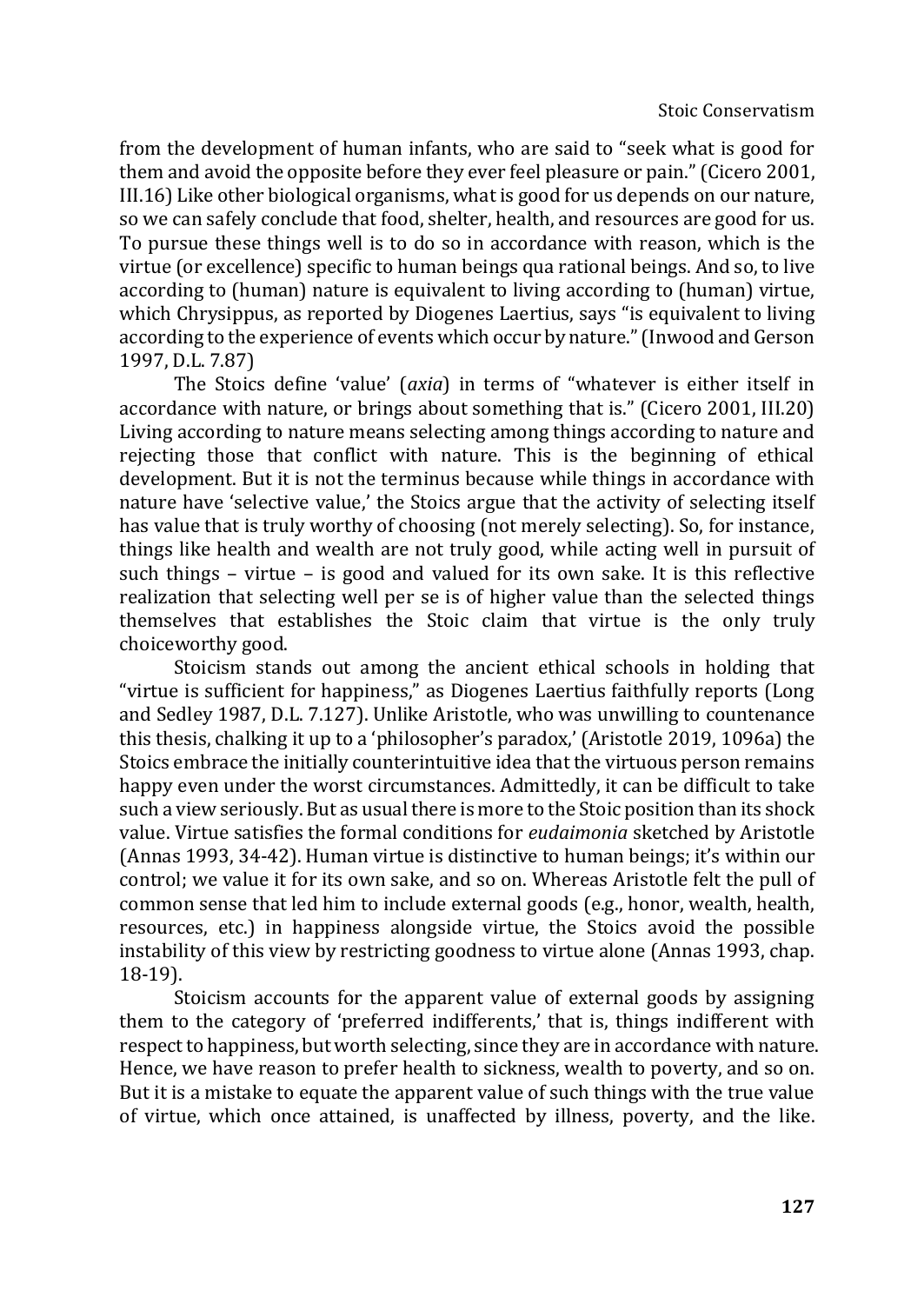Importantly, the difference in value here is a matter of kind, not degree. *No* amount of external goods can outweigh the value of virtue.

## **2. Stoic Politics: Cosmopolitan, Communitarian, or Conservative?**

Stoic politics stresses expanding the sphere of our moral concern beyond the self. Our concern for others begins in the family with parents' natural love for their children and ends with concern for all of human society (Cicero 2001, III.62). This is what the Stoics call social *oikeiosis*, meaning the process of adopting the interests of others as one's own on the basis of our common humanity. Like Aristotle (1998), who famously claims that "a human being is by nature a political animal," (1253a) the Stoics reason that "we are fitted by nature to form associations, assemblies and states." (Cicero 2001, III.63) Human nature is inherently social.

Hierocles, a later Greek Stoic, explains the sociality of human nature in terms of the image of concentric circles (Long and Sedley 1987, Stobaeus 4.671, 7- 673, 11). The innermost circle is one's own mind, followed by one's immediate family members, extended family, local residents and neighboring townspeople, fellow citizens, and finally: "[t]he outermost and largest circle, which encompasses all the rest, is that of the whole human race." (Long and Sedley 1987, 349) According to Hierocles, moral progress consists in treating those on the outer circles as if they were members of the inner circles. Thus, you should treat a stranger like a fellow citizen, a fellow citizen like a neighbor, a neighbor or friend like a brother, and your family as if they were members of your own body. Hierocles' striking example shows the extent to which the Stoics stress the moral significance of the various social roles occupied by each person. The most important role for the Stoics, however, does not seem to be the roles that most people identify with, e.g., husband, father, citizen, and so on, but rather the role of human being as such. In this vein, Seneca writes,

We must grasp that there are two public realms, two commonwealths. One is great and truly common to all…The other is that in which we are enrolled by an accident of birth – I mean Athens or Carthage or some other city that belongs not to all men but only to a limited number. (1995, 175)

Seneca's first commonwealth captures my role as a human being with the capacity for reason (and therefore virtue). Seneca's second commonwealth captures my role as a citizen in some existing state. How do these two roles fit together? For, following Hierocles, if I am reasoning about what virtues require of me from my role as a human being, it seems that I should show no partiality to my fellow citizens. Indeed, I should treat foreigners as if they were fellow citizens. Further, the existing laws and customs of the state in which I am a citizen may *not* be justified from the standpoint of my role as a rational human being.

This is the tension between the moral demands of Seneca's two commonwealths. Either I reason as a human being about what the virtues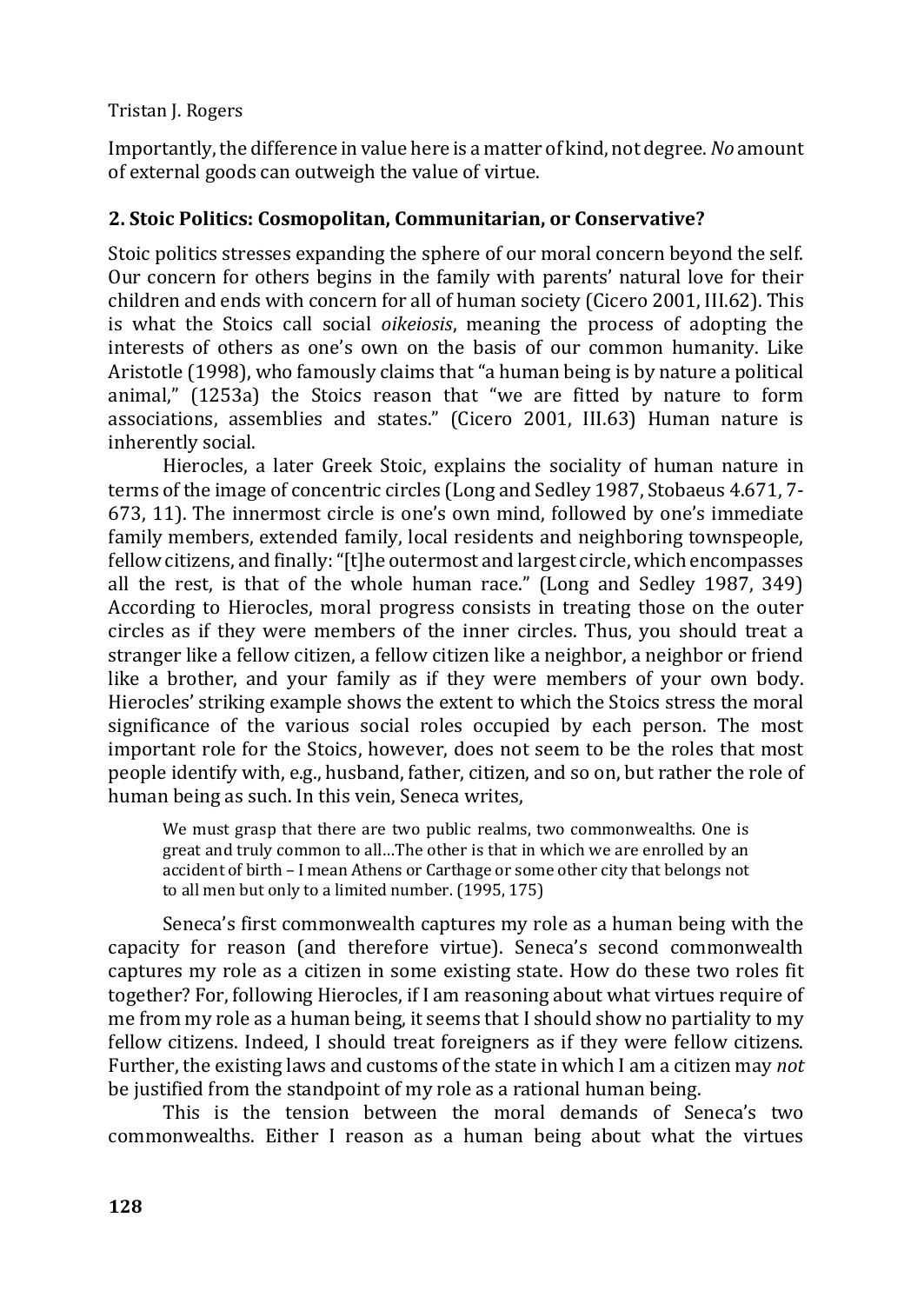rationally require of me, independently of my role as a citizen in some existing state; or I act in the role of a citizen and follow the set of existing laws and customs, ignoring my role as a rational human being. At this point, it seems as though Stoic politics must run aground, as we are forced to choose between a high-minded, but impractical cosmopolitanism, and a practical, but morally unambitious communitarianism.

Let us investigate these options more thoroughly. According to Stoic cosmopolitanism, what matters most is my role as a human being with the capacity for reason. This qualification makes all human beings equal citizens in the republic of the cosmos, which, as the opening lines of Chrysippus' *On Law* state, is governed by law:

Law is king of all things human and divine. Law must preside over what is honourable and base, as ruler and as guide, and thus be the standard of right and wrong, prescribing to animals whose nature is political what they should do, and prohibiting them from what they should not do. (Long and Sedley 1987, *SVF*  3.314)

Insofar as Chrysippus expresses a moral conception of law, articulating the directive nature of virtue, rather than a set of explicit laws, Stoic cosmopolitanism appears to have no clear political implications.<sup>1</sup> We should treat others equally, making no special distinction between citizen and foreigner. But practical politics has no genuine connection to the demands of virtue. So, unless the existing law of a state flagrantly violates the moral law, positive law has no bearing on virtuous action. It merely sanctions what we already have a moral obligation (not) to do anyway, e.g., positive laws against murder. Ironically, of course, cosmopolitanism and natural law are among the Stoic innovations that were most influential on later developments in Western political philosophy (see e.g., Hill and Blazejak 2021). But on their own, within Stoic ethics, they appear politically inert.

Later thinkers emphasize Stoicism's communitarian elements. Epictetus, for instance, combines Stoic cosmopolitanism with the Stoic doctrine of divine providence to argue that being a citizen of the world requires that we recognize our communitarian role(s) as parts of the cosmos as a whole:

Consider who you are. First, a Man…On these terms you are a citizen of the universe and a part of it…What then is the calling of a Citizen? To have no personal interest, never to think about anything as though he were detached, but to be like the hand or the foot, which, if they had the power of reason and understood the order of nature, would direct every impulse and every process of the will by reference to the whole. (Epictetus 2004, II.10)

To be a good citizen of the universe, then, is to play one's assigned role. And since we cannot know the ultimate direction of nature, Epictetus concludes, "it is appropriate that we should hold fast to the things that are by nature more fit to be

<sup>&</sup>lt;sup>1</sup> Annas (1993, 311) ascribes to the early Stoics "a radically unpolitical, even depoliticized [outlook]."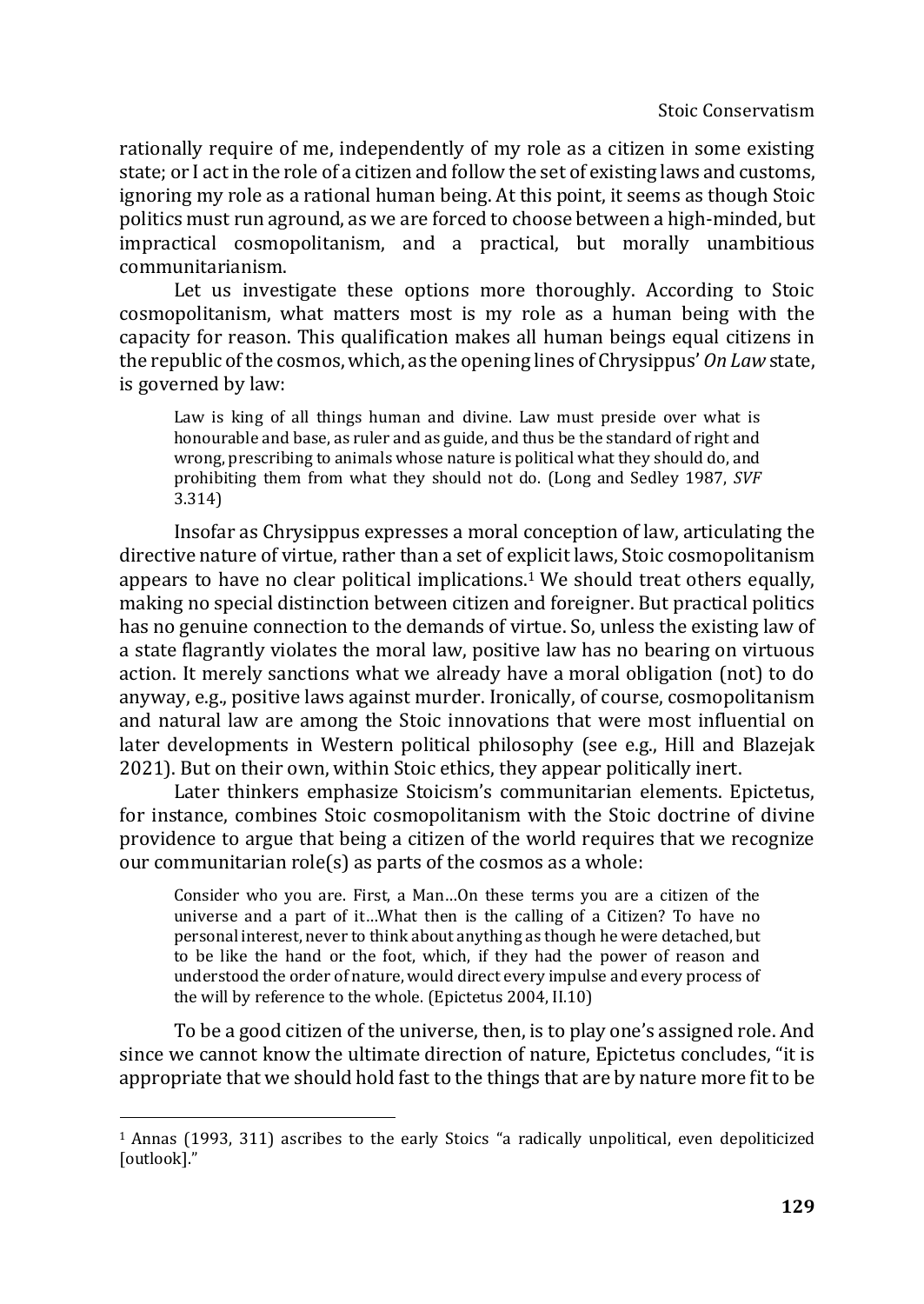chosen; for indeed we are born for this." (2004, II.10.) Epictetus' thought is, just as I cannot be a good man without also being a good son, so too I cannot be a good cosmopolitan without attending to my assigned role(s) in the cosmos.

According to Epictetus, communitarianism is required (not merely permitted) by Stoic cosmopolitanism. Stoic politics integrates the existing political structure of society into its conception of the cosmos. A Stoic lives in accordance with nature by selecting appropriate actions that derive from one's existing role(s) in society. While unlike Stoic cosmopolitanism, Stoic communitarianism undoubtedly has political content, it is difficult to see how it moves us beyond the status quo. Stoic ethics stresses the importance of justice as a character virtue. But as Julia Annas (1993, 311) observes, "the Stoics have no systematic answer to the question, how justice as a virtue of the individual agent relates to justice as a virtue of institutions." Hence, justice, according to Stoic communitarianism, seems to require only that I perform my role(s) within the existing institutions of society without questioning whether the institutions that define my role are *just*. Stoic communitarianism yields an equally unsatisfying account of Stoic politics.

Is there a middle way? According to what I call 'Stoic conservatism,' a Stoic approach to politics should prioritize neither cosmopolitanism nor communitarianism. A Stoic should strive for virtue within the socially embedded context of the role(s) defined by the existing institutions of society.<sup>2</sup> So, for instance, if I am a police officer, I should try to be a *just* police officer. If I am a father, I should try to be a *loving* father. If I am an American citizen, I should try to be a *good* American citizen. Stoic cosmopolitanism has no political content because it is intended as an ethical (not political) ideal, while Stoic communitarianism appears politically quietist only when detached from the Stoic ethical ideal. Stoic conservatism reconciles cosmopolitanism and communitarianism by insisting that ethical development toward virtue begin with the performance of actions associated with existing social roles. But Stoic conservatism also insists that the demands of social roles cannot be fulfilled unreflectively, since they must be integrated into the ethical ideal of virtue as a whole.

Conservative characterizations of Stoicism are not uncommon. Annas (1993, 309), for instance, in a discussion of the relationship between the Stoic ethical ideal and the tendency of Stoics to accept conventional political institutions like private property, writes regretfully that "in general Stoic discussions on this level seem to be basically conservative." If we expect Stoicism to produce a theory of justice that pronounces critically on the existing political organization of society, this must come as a disappointing realization. But though Stoicism is a very demanding moral theory, the Stoics never detach the ethical ideal of the virtuous life from the practical reality of the person striving to live such a life.

<sup>2</sup> I am much indebted to Annas (2002, 2007), who defends this view as an interpretation of Stoic ethics, but notably does not explore its political implications.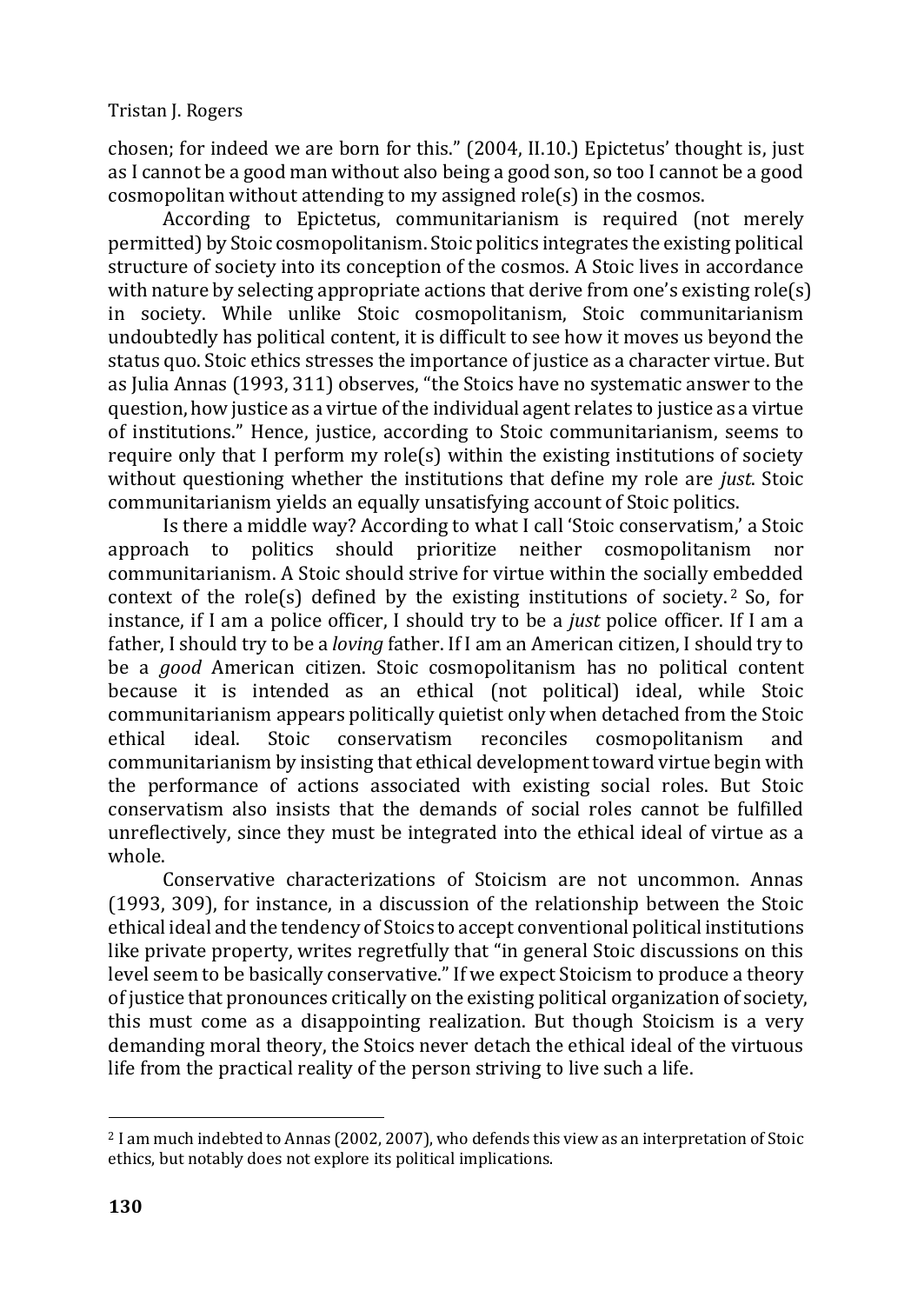Cicero, for instance, reports that, according to Stoicism, "it is consistent with human nature for the wise person to want to take part in the business of government, and, in living by nature, to take a spouse and to wish to have children." (Cicero 2001, III.68) Epictetus, in contrast, invokes Socrates' refusal to commit unjust acts even when this conflicted with his conventional social roles (Epictetus 2004, II.1). But, according to Stoic conservatism, Cicero and Epictetus are both right. We should neither give up on conventional social roles, nor fulfill them unreflectively, isolated from the demands of virtue. "No one," Cicero reminds his son in *De Officiis*, "should be misled into thinking that because Socrates and Aristippus acted or spoke against the established custom of the city, we can do the same." (Cicero 2000, I.148) But equally so, "[m]ost foolish of all is the belief that everything decreed by the institutions or laws of a particular country is just." (Cicero 1998, *De Leg.* I.42)

How is this middle way to virtue achieved? Cicero, perhaps through the influence of the middle Stoic Panaetius, outlines four 'personae' or roles that characterize the virtuous agent. $3$  The first two roles have to do with human nature, both collective and individual: "[1] The first is that which all of us share by virtue of our participation in that reason and superiority by which we rise above the brute beasts… [2] The other is that which is assigned uniquely to each individual," (Cicero 2000, I.107) i.e., a person's peculiar psychological and physical characteristics. The third and fourth roles have to do with chance circumstances and our choices: "[3] Regal powers, kingships, military commands, noble birth, magistracies, riches, resources – and the opposites of these – are a matter of chance, depending on circumstances." (Cicero 2000, I.115) Finally, "[4] the role which we should like to play is prompted by our own choice," (Cicero 2000, I.115) e.g., the choice of a vocation, spouse, or pastime.

Cicero urges that, in determining what virtue requires of us, "we must mentally grasp and reflect on all these aspects." (Cicero 2000, I.117) In other words, the virtuous person must harmonize all four roles, not reason in isolation from the demands of existing social roles, nor fulfill such roles unreflectively. For, our ability to reason alone is seldom sufficient to work out what must be done in particular circumstances; we need the constraints of existing institutions. Neither should chance opportunities be accepted unreflectively, since not everyone is fit to rule or make wise use of riches or resources. Likewise, the roles that we would like to play (e.g., a musician) are very often justly constrained by the roles of circumstance (e.g., the need to make a living), or a role we have already chosen (e.g., husband and father).

Cicero's theory of the four personae supports Stoic conservatism by including all four roles in working out what the virtues demand. Cicero maintains that from the first role "the honourable and fitting elements *wholly* derive, and

<sup>3</sup> For the influence of Panaetius on Cicero's theory, see De Lacy (1977). For a recent treatment of role ethics in Epictetus and Cicero see Brian E. Johnson (2016, chap. 8).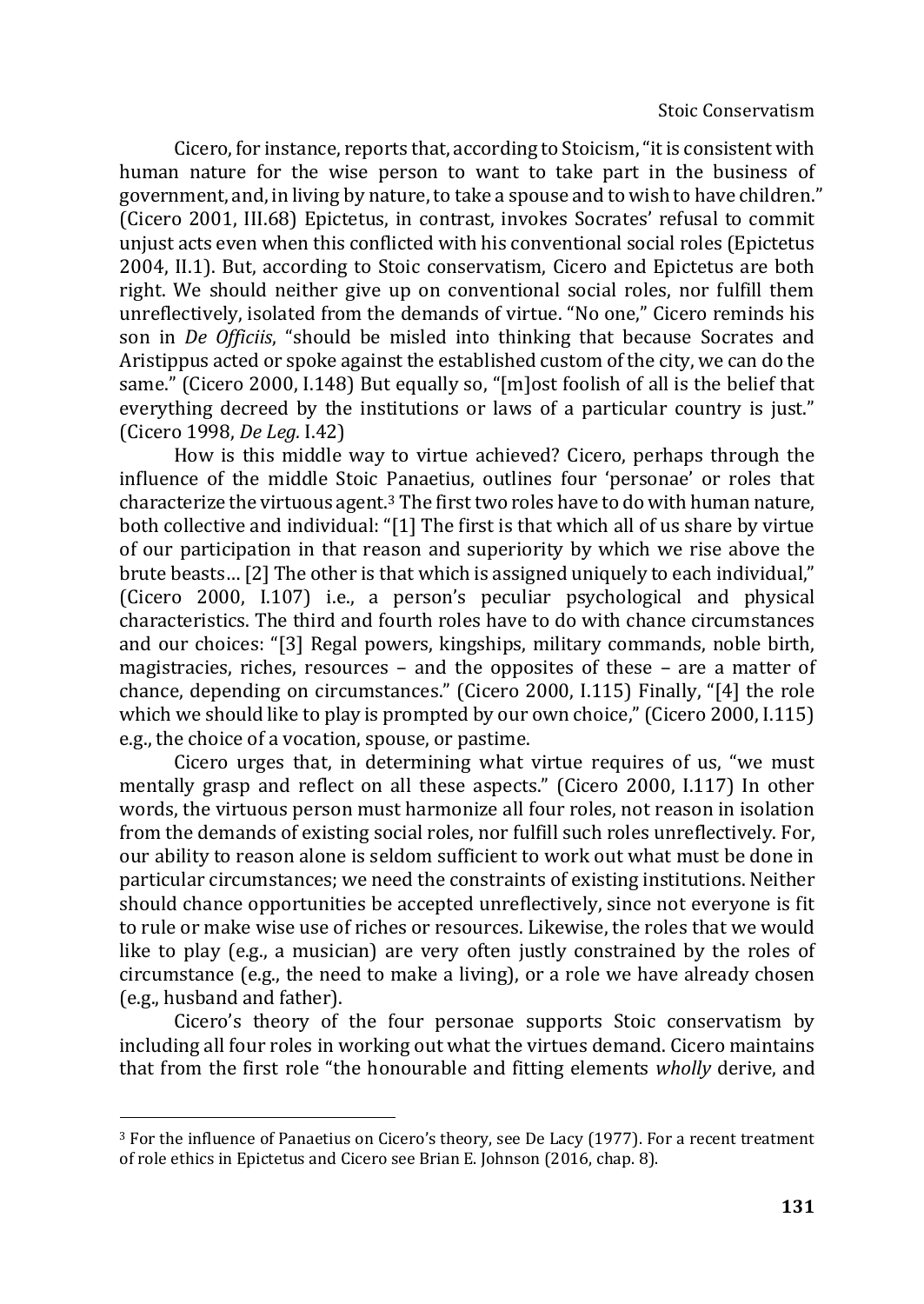from it too the way in which we assess our obligations." (2000, I.107, emphasis added) But because of the relative standing of the other three roles, this cannot be done by setting aside existing obligations and working out independently what is honorable and fitting. Rather, the leading role of rational human being must be played *through* the supporting roles of who you are, your existing relationships, and your choices.

# **3. Stoic Conservatism in Cicero's Natural Law Theory**

Stoic conservatism finds its best expression in Cicero's adoption of Stoic natural law theory. Although it has antecedents in both Plato and Aristotle, the Stoics are usually credited with innovating natural law theory. Whereas prior philosophers had set nature (*physis*) and convention (*nomos*) in opposition, the Stoics locate true law (*nomos*) in nature herself. Cicero's contribution was to bring natural law down from heaven, as it were, and introduce it into cities as a way of doing the political philosophy neglected by the early Stoics.<sup>4</sup>

Cicero's *De Republica* is concerned with the question of the best regime and the possibility that philosophy and statesmanship might coincide to realize such a regime. In the words of Cicero's character Scipio, "a republic is the property of the public…brought together by legal consent and community of interest." (Cicero 1998, I.39) Given Cicero's rejection of legal conventionalism (see *De Leg.* I.42), and his observation that with regard to justice "a thousand changes have taken place within a single city," (*Rep.* III.17) a *good* republic must have just laws. To this end, Cicero avails himself of the Stoic concept of natural law as a normative standard to evaluate political regimes. Accordingly, Cicero pronounces that "[t]here will not be one such law in Rome and another in Athens, one now and another in the future, but all peoples at all times will be embraced by a single and eternal and unchangeable law." (*Rep*., III.33)

A more detailed account of Stoic natural law theory can be found in Cicero's *De Legibus*. Echoing Chrysippus, Cicero identifies law with "the highest reason, inherent in nature, which enjoins what ought to be done and forbids the opposite." (Cicero 1998, *De Leg.* I.18) We act virtuously when we act in accordance with reason, which is equivalent, for the Stoics, to nature, since law governs both impersonal nature and human affairs. This is a conception of law far removed from positive or written law; indeed, natural law precedes written law and enjoins legislation that enables human beings to attain the virtues. Cicero argues that the purpose of law, then, must be "to ensure the safety of citizens, the security of states, and the peaceful happy life of human beings." (Cicero 1998, *De Leg.* II.11) Laws that do this well are good imitations of natural law, by which we judge positive laws to be just or unjust.

<sup>4</sup> In this sense, Cicero did for Stoicism what he says Socrates did for philosophy generally. See Cicero (2012, V.10).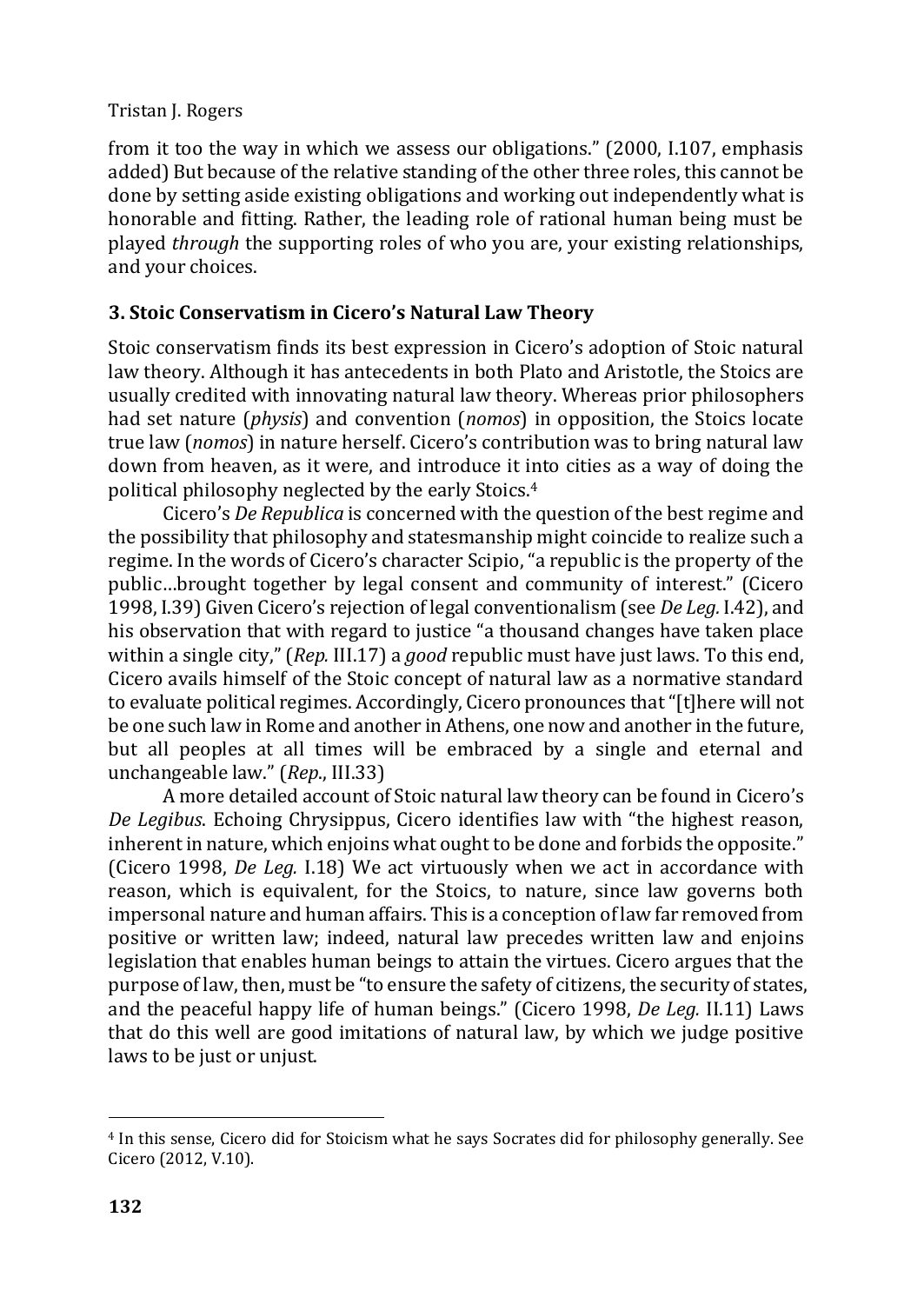What makes Cicero's natural law theory *conservative* is his acknowledgment that, given the imperfections in human nature, the content of natural law is not fully accessible to human reason, nor can human beings be relied upon to steadily observe the natural law without the constraining role of institutions (Cicero 2000, *De Off.* III.69). This means that, while, in theory, a monarchy administered by a perfectly wise person is the best regime, in practice, given the tendency of the pure simple regimes (i.e., monarchy, oligarchy, and democracy) to degenerate into cycles of stasis, Cicero favors "a carefully proportioned mixture of the first three [simple regimes]" to maintain the civic bond, thus forestalling civic strife.<sup>5</sup> (Cicero 1998, *Rep.* I.45)

What makes Cicero's defense of the mixed constitution conservative is his argument that the mixed constitution of the Roman Republic was the best living embodiment of natural law. Scipio finds the best regime in "the one which our fathers received from their forebears and have handed down to us," that is, the Roman Republic of the recent past (Cicero 1998, *Rep.* 1.70; see also I.34). After a tour through Roman history, illustrating Rome's gradual incorporation of monarchic, aristocratic, and democratic institutions, Scipio justifies using Rome as a normative model on the grounds of "illustrating, from the actual experience of the greatest state, what was being described in my theoretical exposition." (Cicero 1998, *Rep.* II.66) Whereas Plato had attempted to construct the just city 'in speech,' Cicero looks to the past as a living embodiment and approximation of the universal natural law. In this way, Cicero embraces what conservatives call 'the wisdom of tradition,' in recognizing that the Roman constitution "had been established not by one man's ability but by that of many, not in the course of one man's life but over several ages and generations." (1998, *Rep.* II.2)

There are two distinctive features of Cicero's treatment of natural law in its relation to the best regime.<sup>6</sup> First, unlike Plato and Aristotle, who construct their political theories on the model of the Greek polis, Cicero's invocation of Stoic natural law includes the entire human community, and as such, in principle, applies to all human societies at all times. Second, Cicero avoids the depoliticized outlook of early Stoic cosmopolitanism by locating the best approximation of natural law in the institutions of the Roman Republic. In this sense, natural law retains its universality, yet finds its best realization in the particular laws of the Roman Republic.

Annas (2017, 180-186) identifies a problem here. How can the particular laws of Republican Rome have universal application? In his account of natural law, Cicero describes a system of law that is universal, derived from nature, not custom or convention. But when the details of what natural law requires of the best regime, Cicero falls back on a slightly modified version of the Roman Republic.

<sup>5</sup> A mixed constitution was also considered the best form of government by the Stoics, though the report from Diogenes Laertius is unmotivated and lacks context (Inwood and Gerson 1997, D.L. 7.131).

<sup>6</sup> I follow here Annas (2017, 179-180).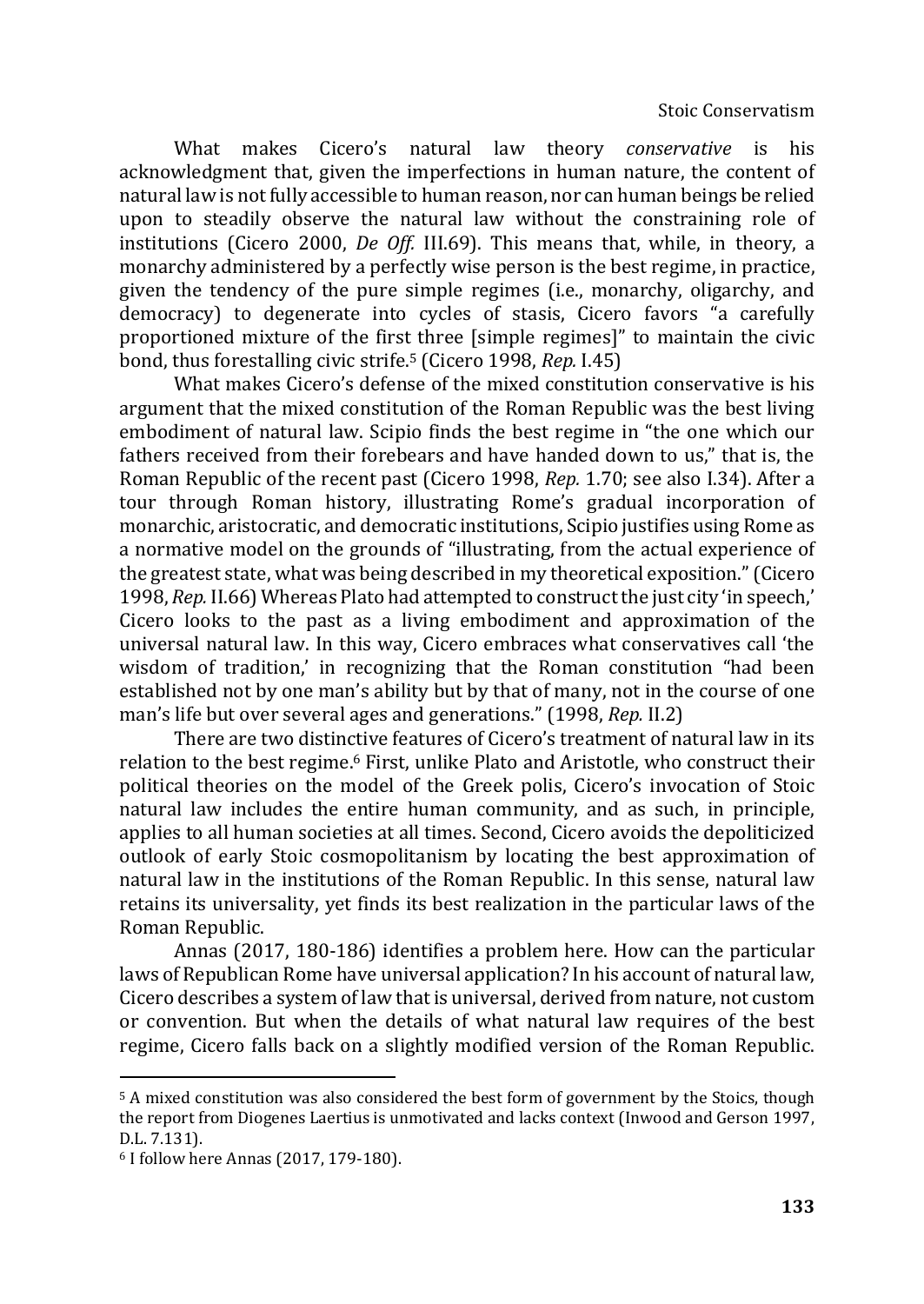Could Cicero really be claiming that the Roman Republic of the recent past is the best regime everywhere, so that it ought to be implemented in every society? And could the Roman Republic – with all of its haphazard advances and setbacks – really have perfected the content of natural law that exists in the moral fabric of the universe?

To resolve this problem, we must first understand that natural law, for Cicero, following the Stoics, is not a set of specific laws, but rather the directive sense of virtue.<sup>7</sup> Natural law has the universal function of promoting human happiness through the virtues. But given the limits of human nature, as well as the vagaries of chance and circumstance, the good statesman must take into account the particulars when applying the natural law to an existing society. As we have seen, for Cicero, this requires a blend of the simple regimes into a mixed constitution, whose particular laws best *imitate* the universal natural law. From his own (admittedly biased) experience, Cicero held that the Roman Republic was the best existing imitation of natural law, and as such, was the best possible (since existing) regime. And who could blame him? But this does not mean that the Roman Republic is the best possible regime *everywhere*, for that would ignore the important differences among societies, and neither does it mean that the content of the universal natural law is *identical* to the particular laws of the Roman Republic, since Rome is only the best existing imitation of natural law, not a facsimile.

Cicero's conception of natural law as conforming to the demands of virtue follows early Stoic cosmopolitanism. But Cicero, in his philosophical eclecticism, also develops natural law in a genuinely political direction that goes beyond early Stoicism. In doing so, Cicero reconciles Stoic cosmopolitanism and communitarianism. Cicero embraces Stoic conservatism. The good statesman looks to the best regime, not as a utopian blueprint for existing states, but rather as an ideal of natural law (and so virtue) *through which* the reform of an existing society is possible.

# **4. Stoic Conservatism and the 'Disturbing Theses' of Early Stoicism**

Stoic conservatism, as I have described it, fits well with middle and later Stoicism, particularly the Roman Stoics, who were much more conscious of and interested in politics.<sup>8</sup> But what about the early Greek Stoics? Since none of the primary texts have survived intact, we have to rely on testimony and doxography, much of which appears to be flatly incompatible with conservatism of any kind. These are what Katja Maria Vogt (2008) calls the 'disturbing theses' of early Stoicism. The most

<sup>7</sup> Again, I follow Annas (2017, 180-186), though she does not identify this resolution of the problem as 'conservative.'

<sup>8</sup> The development of Stoic political thought related to the question of the best regime is discussed in Devine (1970).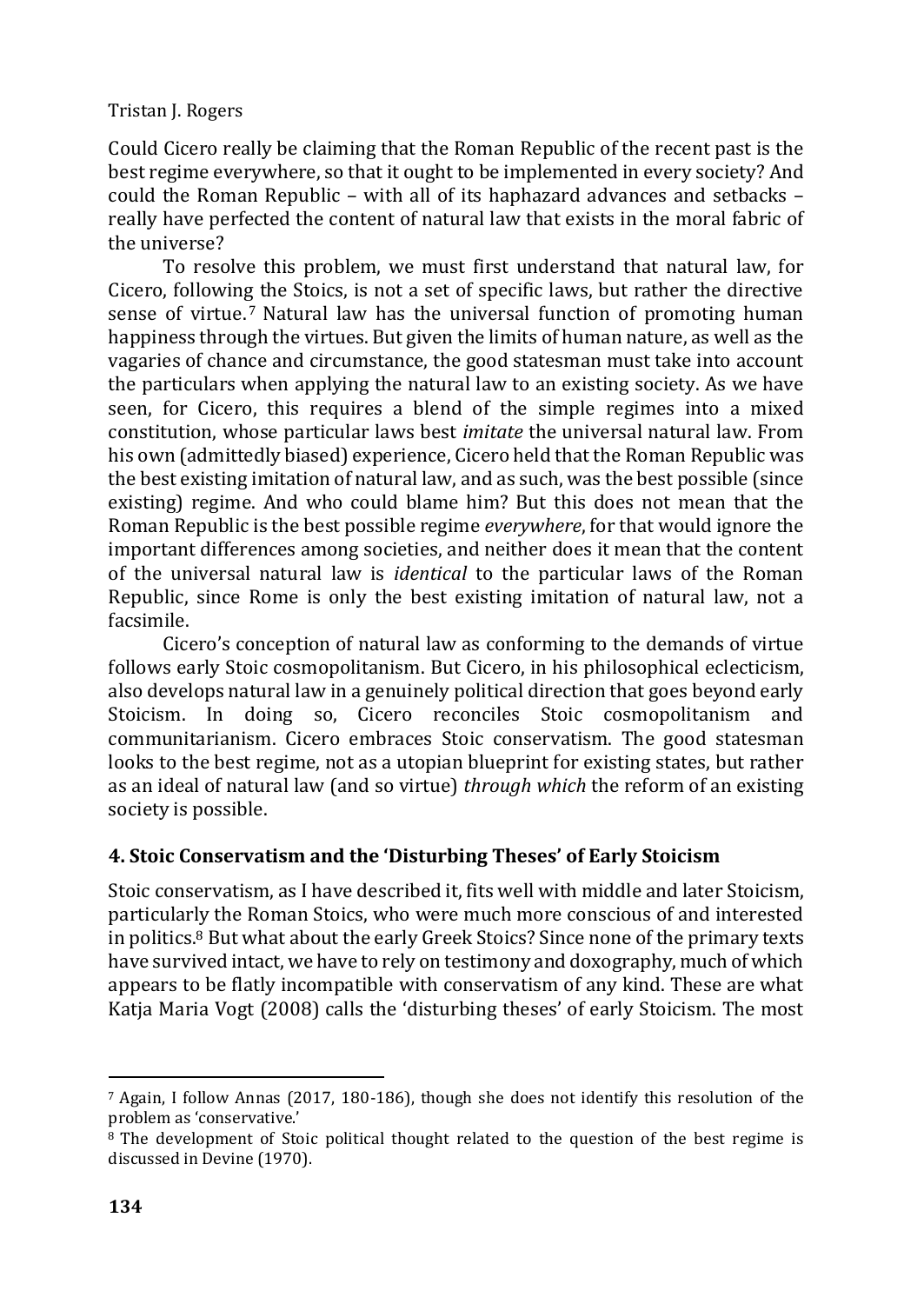famous of these come from the work by Zeno of Citium known as the *Republic*. 9 Our best source is Diogenes Laertius, who reports its contents from criticisms made by Cassius the Sceptic:

Some people, including the circle of Cassius the Sceptic, criticize Zeno extensively: [1] first, for declaring at the beginning of his *Republic* that the educational curriculum is useless; [2] and secondly, for his statement that all who are not virtuous are foes, enemies, slaves and estranged from one another, including parents and children, brothers and brothers, relations and relations. [3] They criticize him again for presenting only virtuous people in the *Republic* as citizens, friends, relations and free…and [4] for his doctrine set out there concerning community of wives, and [5] his prohibition at line 200 against the building of temples, lawcourts and gymnasia in cities. [6] They also take exception to his statement on currency: 'The provision of currency should not be thought necessary either for exchange or for travel,' and [7] for his instruction that men and women should wear the same clothes and keep no part of the body completely covered. (Long and Sedley 1987, D.L. 7.32-3)

Some of these reported claims are more anti-conservative than others. Claims (1), (4), (5), (6), and (7) are thoroughly subversive of longstanding social institutions and customs traditionally supported by conservatives, while arguably claims (2) and (3) are mere dramatic statements of the demandingness of Stoic ethical theory. But taken at face value, it is difficult to reconcile any of these claims with Stoic conservatism as I have described it.

Given that Stoicism developed over many hundreds of years, and the context for these controversial claims is unclear and presented by critics hostile to Stoicism, it would not be entirely unreasonable to set them aside. "However," as Vogt (2008, 20-21) argues, "the testimony on these theses – which I call the disturbing theses – plays such a central role in what we know about early Stoic political philosophy that one must either neglect this field or engage with them." Clearly, then, if Stoic conservatism is plausible as a coherent Stoic approach to politics, we must engage with the disturbing theses, even if, given scant sources, we do so speculatively.

Malcolm Schofield (1991, 22-25) distinguishes three possible interpretations from Diogenes Laertius' report of Zeno's *Republic*. First, according to *antinomianism*, "No positive political ideal emerges or is intended to emerge. The spirit of Zeno's recommendations is altogether critical and antinomian." (Schofield 1991, 22) Second, according to *revisionism*, "Zeno does indicate a positive ideal: a community of sages. But it represents a radically revised conception of community." (Schofield 1991, 22) Third, according to *communism*, "The ideal is a community as ordinarily conceived…[but] What makes Zeno's community ideal is the degree of concord achieved in it through the political virtue

<sup>9</sup> Though similar issues are raised by a work of the same name by Zeno's successor, Chrysippus, for reasons of space, I do not discuss the claims associated with Chrysippus' work.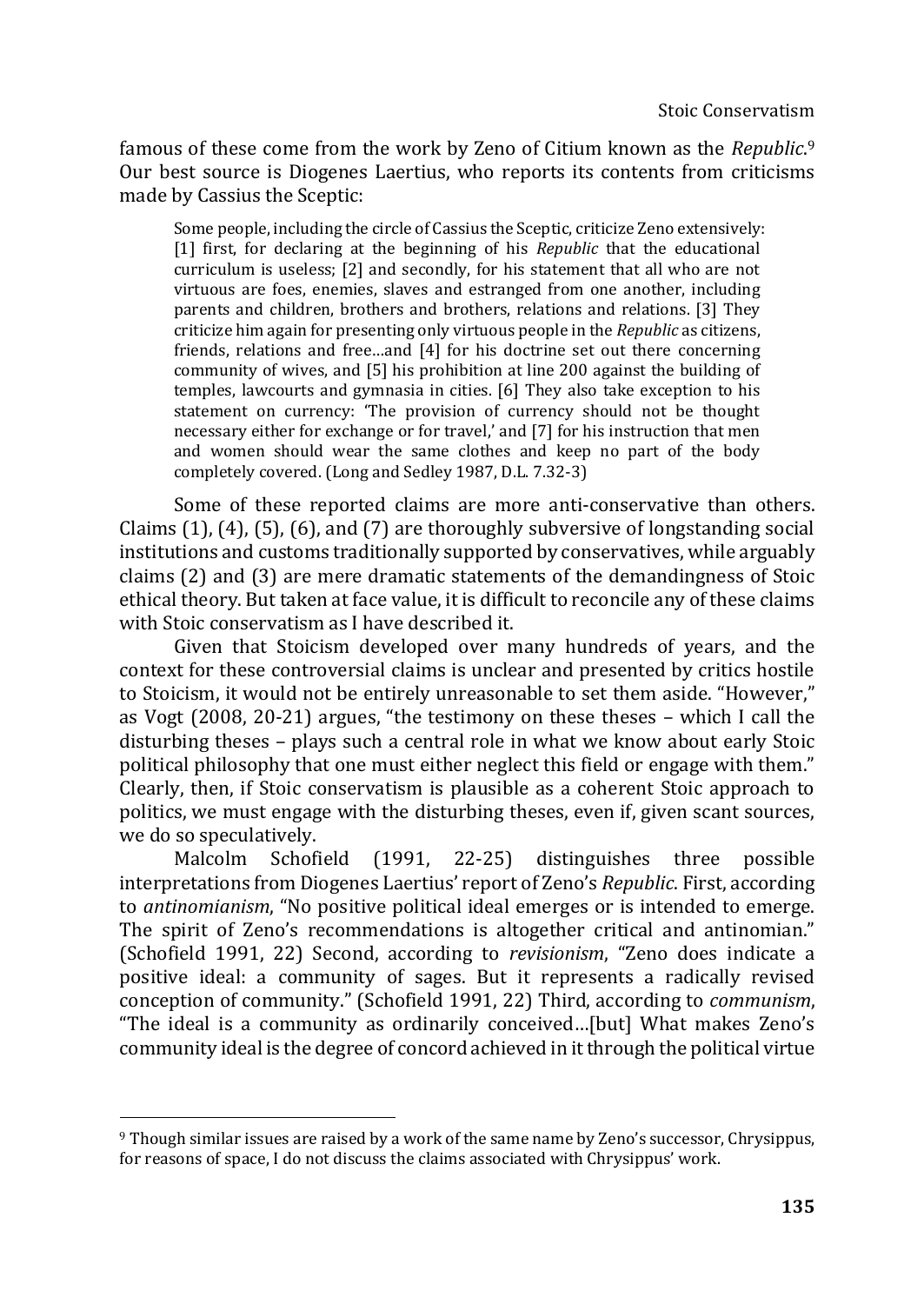of its citizens, which is in turn fostered by communist political institutions." (Schofield 1991, 22)

Schofield's catalog of interpretations breaks down along two axes. First, are the proposals of Zeno's *Republic* intended as political proposals? Second, are the proposals intended positively, i.e., should be put into practice, or are they merely critical, i.e., of conventional social arrangements? According to antinomianism, Zeno's proposals in the *Republic* are neither political, nor to be taken seriously as positive proposals, as they are merely intended to ridicule and critique the conventional status of existing social arrangements. The antinomian interpretation is supported by early Stoicism's association with Cynicism through Zeno's teacher Crates.<sup>10</sup> This interpretation is perhaps least compatible with Stoic conservatism, and indeed, with later Stoicism as it eventually distanced itself from Cynicism.<sup>11</sup>

Schofield's second interpretation, revisionism, shares the non-political stance of antinomianism, but offers a positive moral ideal in place of antinomianism's critical stance toward conventional social arrangements. This interpretation fits well with Stoic cosmopolitanism in its emphasis on the cosmic city of sages. According to Vogt (2008, 56-64), Zeno's provocative antiinstitutional claims are intended to stress the conventional status of institutions like courthouses, whose parochial activities should not be confused with the universal demands of the cosmic city. So, for instance, in the city of sages, in which everyone is virtuous, understood as perfectly following natural law, courthouses are otiose. If confined to Stoic ethics, the revisionist reading is compatible with Stoic conservatism. But because it deliberately abstracts from institutions like courthouses, gymnasia, schools, and so on, it tells us little about the Stoic approach to politics and is therefore unhelpful for our purposes.

Schofield himself endorses the communist reading, according to which Zeno's proposals are both political and positively intended.<sup>12</sup> Schofield (1991, 25) argues that "as with Plato, so in Zeno the objective is conceived not in terms of the ethics of the individual, but constitutes a specifically *political* ideal." (emphasis added) Indeed, Zeno's *Republic* shares with Plato's *Republic* several specific political proposals including the community of women. There is also a report from Plutarch that Zeno "wrote in reply to Plato's *Republic.*" (quoted in Schofield 1991, 25) Plainly, the communist reading of Zeno's *Republic* is incompatible with Stoic conservatism, since it offers a utopian vision of the just society in place of cautious reform from within an existing society.

Is there a conservative alternative to the antinomian, revisionist, and communist interpretations of Zeno's *Republic*? One intriguing possibility is to

<sup>10</sup> Schofield locates this interpretation in Finley (1975, 188).

<sup>11</sup> Cicero (2000, I.128, I.148) is particularly harsh on the Cynics for their lack of shame and social propriety, which, for Cicero, goes against human nature and is anyhow incompatible with public life.

<sup>&</sup>lt;sup>12</sup> Schofield credits "the best statement of this interpretation" to Baldry (1959).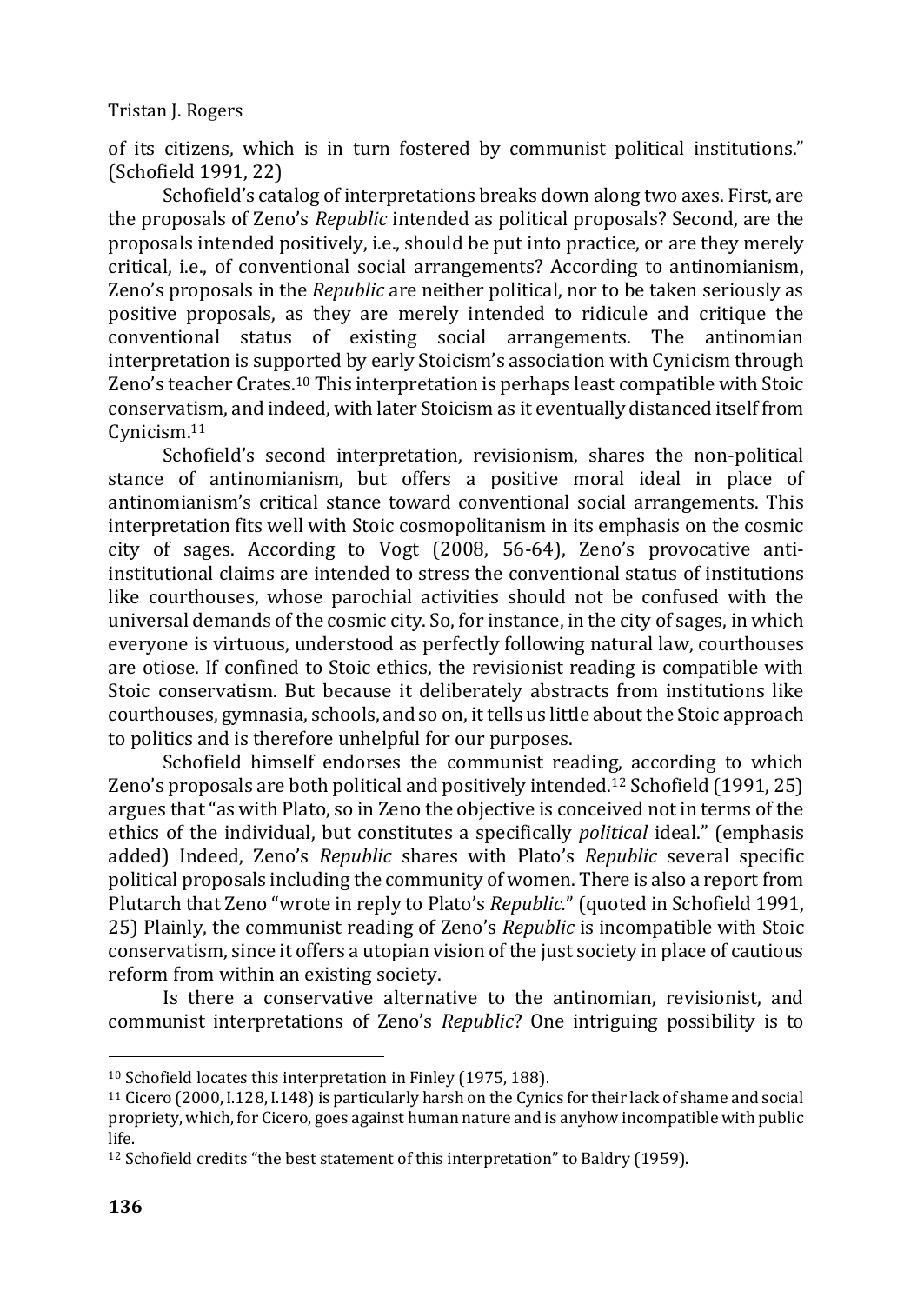follow Schofield in adopting the political reading, but deny that Zeno's proposals are positively intended. According to this reading, the political proposals of Zeno's *Republic* are intended *critically*, that is, they illustrate the impossibility (and folly) of trying to practically realize communism in an actual society. Although it is controversial, some have defended this reading of Plato's *Republic* (Strauss 1964, chap. II; Bloom 1968, 389-411; see also Ferrari 1997). So we need not give up on Schofield's plausible premise that Zeno follows Plato's *Republic*. But, as Brad Inwood (1992, 5) notes, "[i]n so far as Schofield relies on the argument that Zeno wrote the *Republic* with Plato's dialogue in view … he has succeeded only in pushing the problem back one step further. For we must then puzzle out, rather than assume, the correct reading of Plato's *Republic*."

This is not the place to settle the correct reading of Plato's *Republic*. Indeed, given its complexity, no reading is without controversy. But a common reading of the dialogue is that it uses the political proposals of the just city as an ethical model for showing the superiority of the virtuous life, even in unjust circumstances like those vividly demonstrated by Socrates' own life (see e.g., Annas 1981). Thus, at the end of Book IX, Socrates says that the just person will "look to the constitution within him and guard against disturbing anything in it," and "won't be willing to take part in politics," except "in his own kind of city. But he may not be willing to do so in his fatherland, unless some divine good luck chances to be his." (Plato 1997, 592a) This sounds very much like Zeno's claim that only the virtuous are truly citizens. The ethical reading of Plato's *Republic* corresponds to the revisionist reading of Zeno's *Republic* discussed above. But, in fact, revisionism is compatible with the conservative reading I propose. For, if the cosmic city is an ethical ideal against which actual human beings inevitably fall short, then it is highly imprudent to treat the characteristics of the cosmic city as a politically realizable goal. Rather, the ethical ideal of the cosmic city is a prescriptive ideal against which ethical progress may be measured. As Marcus reminds himself, "don't go expecting Plato's Republic; be satisfied with even the smallest progress…The task of philosophy is modest and straightforward. Don't tempt me to presumption." (Aurelius 2002, IX.29)

Further support for the conservative reading of Zeno's *Republic* vis-à-vis Plato's *Republic* comes from Cicero, who in a stray comment from his own *Republic*, notes that "[Plato] constructed a state which was desirable rather than feasible. It was the smallest he could contrive, and, though not actually possible, it enabled the reader to see how politics worked." (Cicero 1998, II.52) How does the impossibility of Plato's state show the reader how politics works? Cicero does not elaborate. But presumably, Cicero is referring to the reasons why Plato's just city was not possible, after all, because it conflicts with our natural desires for, and attachments to religion, nation, family, property, tradition, and custom. This conservative argument against political utopianism plausibly casts into doubt Socrates' radical political proposals in the *Republic*, which Aristotle (1998, II.1-5) notably critiques, as inconsistent with human nature, as well as Socrates'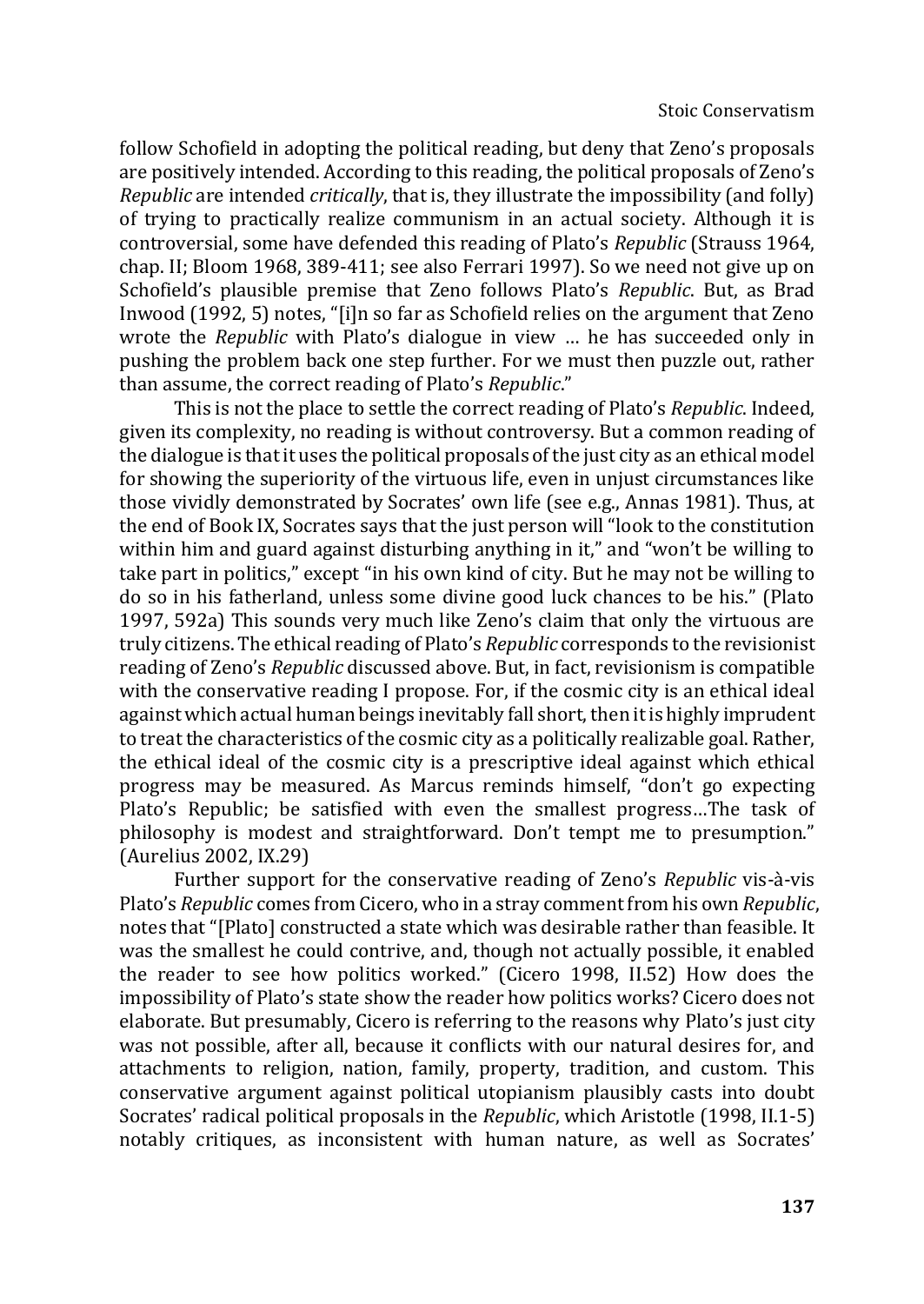deliberatively provocative claim that the just city's feasibility is premised on the philosopher-kings coming to rule. More fundamentally for our purposes, the political reading of Plato's *Republic* ignores the lesson of Stoic conservatism, a lesson that Cicero, as we have seen, evidently embraces: political philosophy begins in the society in which we find ourselves, and proceeds by the maintenance and reform of existing institutions according to the ideals of natural law and virtue, subject to the constraints of prudence.

Stoic conservatism also fits with Cicero's understanding of the early Stoics, who, according to Cicero, did not engage in practical political philosophy. In a discussion from *De Legibus* on the practical issue of magistrates, Cicero (1998, III.13) alludes to "points examined first by Theophrastus and then, in greater detail, by Diogenes [of Babylon] the Stoic."<sup>13</sup> His friend Atticus then responds with surprise: "Really? Such matters were also handled by the Stoics?" (Cicero 1998, III.13) Cicero goes on to clarify that he is referring to more recent Stoics like Diogenes and Panaetius, whereas "[t]he older Stoics supplied perceptive *theoretical* discussions of the state, but did not offer, as I [Cicero] am doing, a *practical* guide for communities of citizens." (1998, *De Leg.* III.14, emphasis added) According to Cicero, then, the older Stoics like Zeno *were* following in the footsteps of Plato's *Republic*, as Schofield suggests. However, they did so not in the manner of putting forth serious political proposals, but rather by exploring the nature of politics theoretically in relation to the ethical ideal of virtue.

What, then, should we make of the proposals of Zeno's *Republic*? The proposals with parallels in Plato's *Republic* can be read as bringing Plato's proposals to their logical conclusion. So, in the truly just city, *everyone* must be fully virtuous, not just the rulers, since any injustice in the soul has the potential to generate social conflict that could undermine the city's unity. But if everyone is *already* virtuous in the just city, then the extensive educational program of Plato's *Republic* really is 'useless.' Similarly, if the just city represents an ideal of friendship, then whoever is not fully virtuous must be an enemy to such a city. What about the proposals to abolish established institutions like marriage, temples, lawcourts, and gymnasia? These institutions regulate love, piety, justice, and physical health respectively. But none of these institutions would be necessary in the cosmic city. Zeno's point, therefore, might be simply that *this* is what a society of truly virtuous people would look like. In other words, it would not look like a human society in any recognizable sense. As such, it is certainly not to be taken as a serious political proposal.

Schofield (1991, 148) himself considers a version of our hypothesis. According to this hypothesis, Zeno intended his *Republic* as an impossible utopia. So, according to Philodemus, "[Zeno's] legislation consisted of impossible hypotheses for people who don't exist – disregarding those who do." (quoted in

<sup>&</sup>lt;sup>13</sup> This is the same Diogenes who Cicero (2000, III.50-57, 91-92) reports had a disagreement with fellow Stoic Antipater of Tarsus about whether one must disclose defects in a house put up for sale. See Annas (1989). See also Obbink and Vander Waerdt (1991).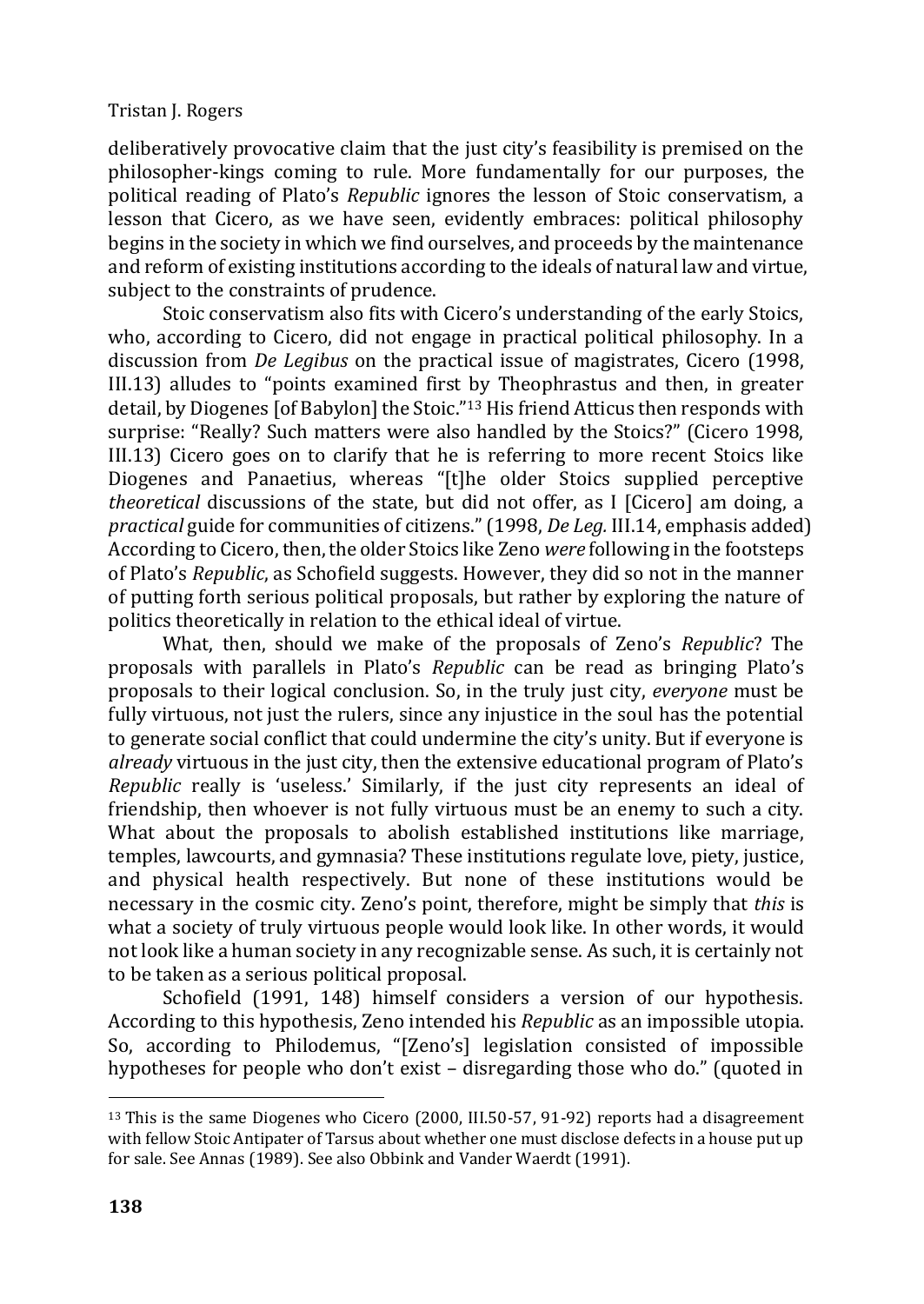Schofield 1991, 147) And once we remind ourselves of the well-known Stoic claim that the wise person is as rare as the Ethiopian phoenix, it becomes clear that the political proposals of Zeno's *Republic* were not intended seriously. Schofield rejects this hypothesis on the basis of Zeno's apparent intention to make good on the practical impossibility of Plato's *Republic*: "Zeno is saying: the community described in *my Republic*, unlike the one in Plato's, is achievable *both* here *and* in the present."<sup>14</sup> (Schofield 1991, 148, emphasis original)

Schofield's claim is plausible if understood as part of the revisionist (or ethical) reading of Zeno's *Republic*. After all, Philodemus also reports that Zeno offered "something applicable to the places in which he found himself and the times in which he lived." (quoted in Schofield 1991, 148) And as Schofield stresses, ethically speaking, "[a]ll that is necessary for the realization of Zeno's vision is that people begin to exercise their capacity for virtue." (1991, 149) But given that virtue cannot be summoned by abstracting from the social contexts in which it develops, is it true that this would be sufficient to practically realize the *political*  proposals of Zeno's vision? Schofield casts Zeno's *Republic* as *anti-*utopian in the sense that, unlike Plato, "his [Zeno's] book gave his readers something much more directly applicable to their lives." (1991, 50-1). But it is hard to see how instructing not-yet-virtuous people to abolish the central institutions of their society is a way of making the ethical ideal of virtue 'directly applicable to their lives.' Indeed, this only makes sense on the utopian assumption that everyone could become fully virtuous. Instead, as I've argued, it is more plausible to interpret Zeno's *Republic*  as an anti-utopian warning *against* this very misconception. The alternative, following Stoic conservatism, is to work toward the ideal of virtue within the socially embedded contexts of your own life, including the political structure of your society.

## **5. Conclusion**

I began by observing that the recent popularity of Stoic ethics has not produced a coherent Stoic approach to politics. For, the Stoics either seem to recommend a radically depoliticized cosmopolitanism, or the political quietism of communitarianism. Neither responds to the contemporary interest in social justice as a normative vision of what a just society would be like that would, in turn, offer practical guidance for political change. Stoic conservatism, inasmuch as it recommends that we refocus our attention on the ideal of virtue rather than the ideal society, shares this feature of Stoic cosmopolitanism and communitarianism. But Stoic conservatism, like Stoic ethics, does offer practical guidance for working toward political reforms that better enable citizens to develop the virtues. We can improve in virtue *and* better society, through the existing institutions of society, not by discarding them in vain pursuit of utopia.

<sup>&</sup>lt;sup>14</sup> Schofield also argues that the Stoic claim about the rarity of the sage is a later development in response to a similar claim by Epicureans.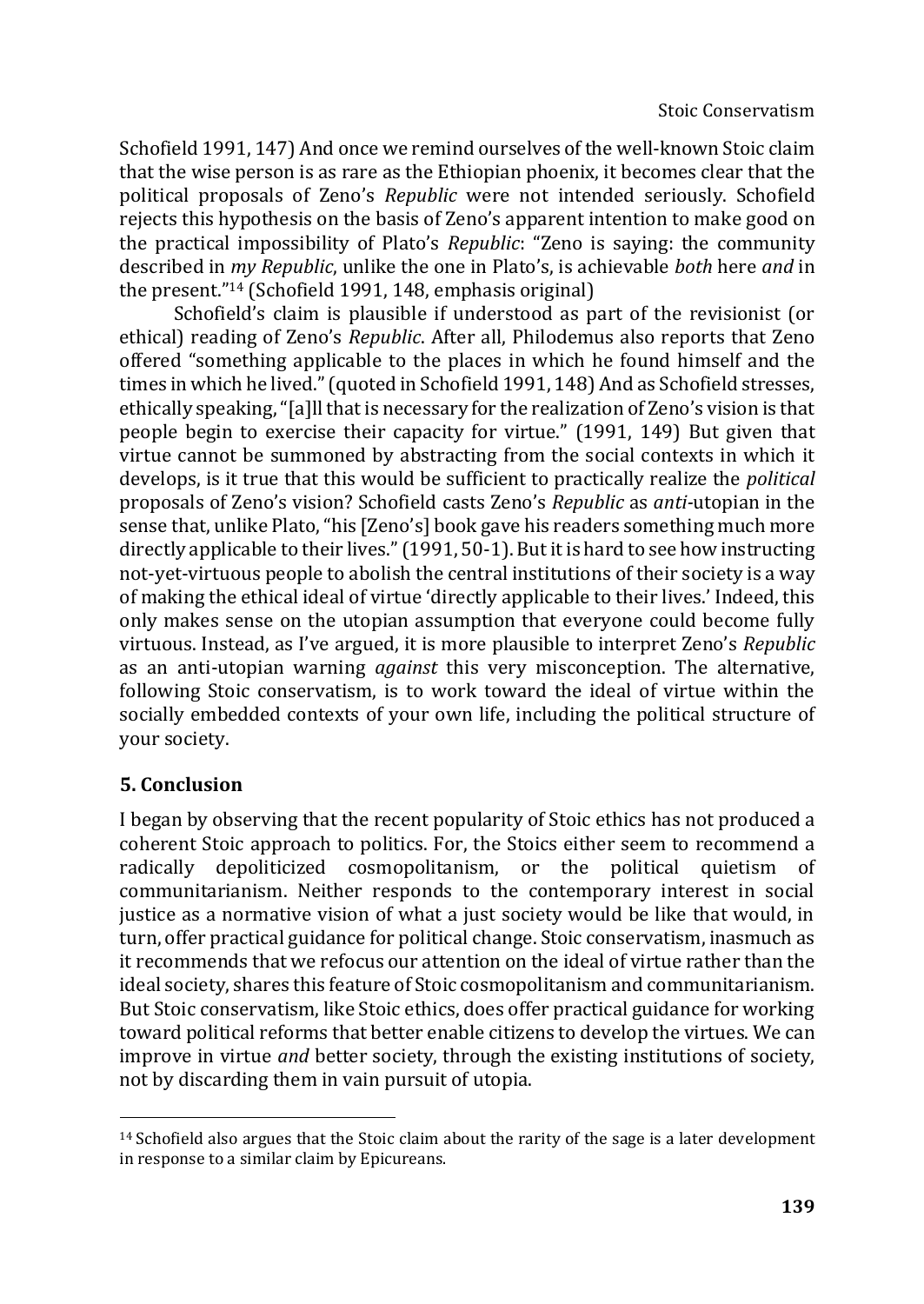#### **References**

Annas, Julia. 1981. *An Introduction to Plato's Republic*. Oxford: Oxford University Press.

--- 1989. "Cicero on Stoic Moral Philosophy and Private Property." In *Philosophia Togata*, edited by M. Griffin and J. Barnes, 151-173. Oxford: Oxford University Press.

- ———. 1993. *The Morality of Happiness*. New York: Oxford University Press.
- ———. 2002. "My Station and Its Duties: Ideals and the Social Embeddedness of Virtue." *Proceedings of the Aristotelian Society* 102: 109-123.
- ———. 2007. "Epictetus on Moral Perspectives." In *The Philosophy of Epictetus*, edited by Theodore Scaltsas and Andrew S. Mason, 140-152. Oxford: Oxford University Press.

———. 2011. *Intelligent Virtue*. New York: Oxford University Press.

———. 2017. *Virtue & Law in Plato & Beyond*. Oxford: Oxford University Press.

- Aristotle. 1998. *Politics*. Translated by C. D. C. Reeve. Indianapolis: Hackett Publishing.
- ———. 2019. *Nicomachean* Ethics, 3rd edition. Translated by Terence Irwin. Indianapolis: Hackett Publishing.
- Aurelius, Marcus. 2002. *Meditations*. Translated by Gregory Hays. New York: Modern Library.
- Baldry, Harold Caperne. 1959. "Zeno's Ideal State." *The Journal of Hellenic Studies* 79: 3-15.
- Becker, Lawrence C. 2017. *A New Stoicism: Revised Edition*. Princeton: Princeton University Press.
- Bloom, Allan. 1968. "Interpretative Essay." In *The Republic of Plato*, 307-436. Translated by Allan Bloom. New York: Basic Books.
- Cicero. 1998. *The Republic* and *The Laws*. Translated by Niall Rudd. Oxford: Oxford World's Classics.
- ———. 2000. *On Obligations*. Translated by P. G. Walsh. Oxford: Oxford World's Classics.
- ———. 2001. *On Moral Ends*. Edited by Julia Annas. Cambridge: Cambridge University Press.

———. 2012. *Tusculan Disputations*. In *On Living and Dying Well*. Translated by Thomas Habinek. London: Penguin Classics.

- De Lacy, Phillip H. 1977. "The Four Stoic 'Personae.'" *Illinois Classical Studies*, Vol. 2: 163-172.
- Devine, Francis Edward. 1970. "Stoicism on the Best Regime." *Journal of the History of Ideas* 31(3): 323-336.
- Epictetus. 2004. *Discourses: Books 1 and 2*. Translated by P. E. Matheson. Mineola: Dover Publications.
- Ferrari, Giovanni R.F. 1997. "Strauss's Plato." *Arion: A Journal of Humanities and the Classics* 5(2): 36-65.